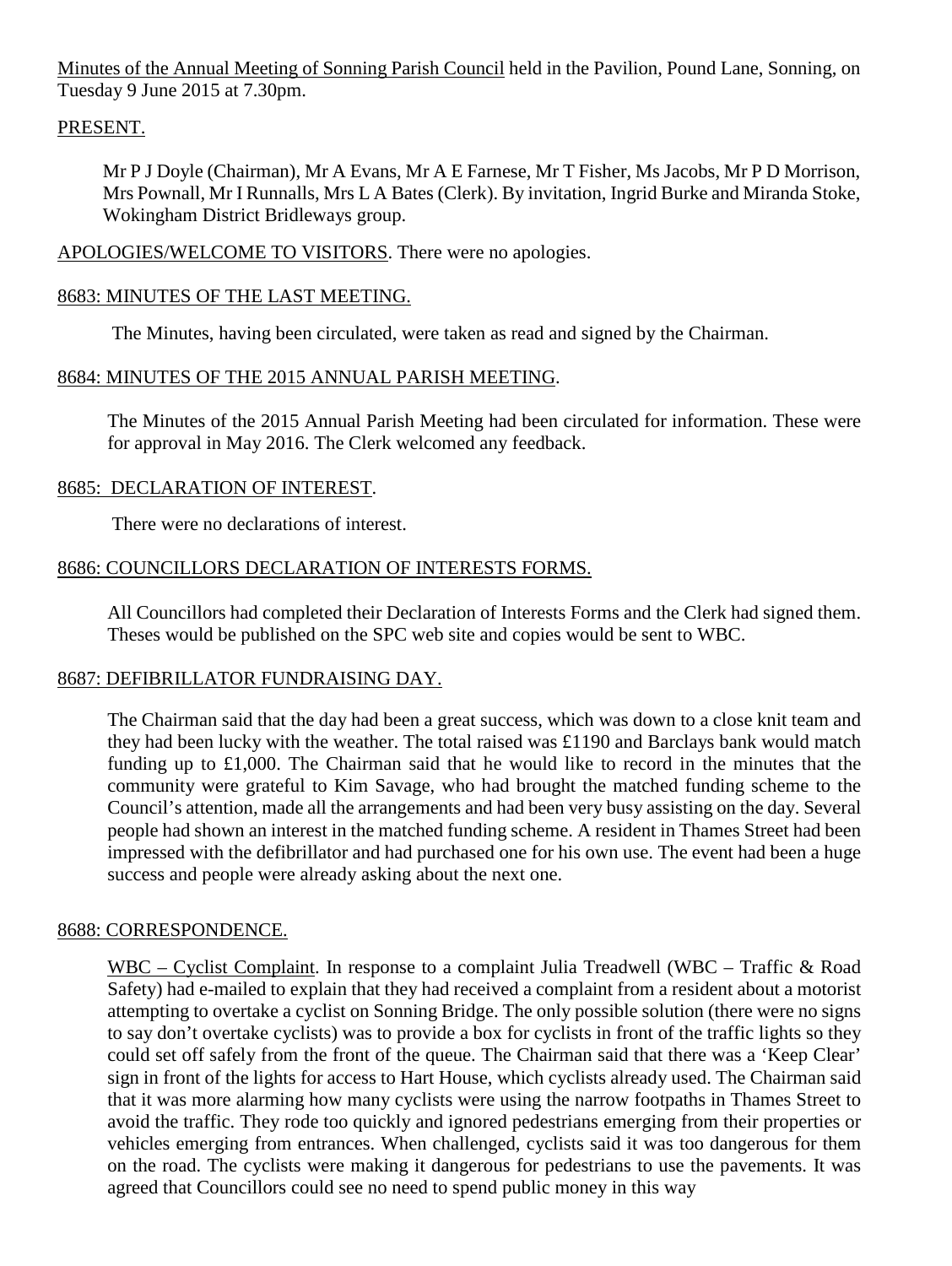### 8688: CORRESPONDENCE (Cont'd).

Letter from John Sandall. Mr Sandall had sent an e-mail complaining that he could no longer teach his grandson to fish on the Wharf following the introduction of the new sign. Mr Sandall also complained that the Council seemed to ignore the litter generated by teenagers during the summer. The Chairman said that there were plenty of other areas where fishing could take place close to the Wharf. Adult fishermen had been using the Wharf in recent times, taking a great deal of equipment with them including large umbrellas and tents. This took up a lot of room and conflicted with the intended use as an open recreation area for residents and others. Several complaints had been received. The Clerk would reply to Mr Sandall.

Mr Driver's Request to Correct the Minutes. The Chairman said that he had explained to Mr Driver that the Minutes could not be changed and that the previous 'informal' arrangements, for residents working on Council property, had resulted in misunderstandings. Therefore any future work on SPC property would require advance notice in writing and formal, written SPC approval.

Townlands. A consultation on changes to Townlands Hospital in Henley was being undertaken. Public meetings to discuss the issues were taking place at Henley Town Hall on 9 June and at other venues on 10th, 11th,  $12<sup>th</sup>$  and 15th June.

WBC Gypsy & Traveller Preferred Options Plan. A Public Consultation was underway, 4 June – 30 July.

Councillor Training. The BALC training day in July was full but spaces were still available on 15 July and 9 September.

Letter from Rob Wilson MP. A reply, to the Council's letter to MP's, had been received from Rob Wilson MP. Mr Wilson was grateful for the Council's thoughts and had noted the suggestions put forward, agreed with the Council's views on the local infrastructure and that the traffic problems would impact on local businesses. Mr Wilson was in support of a third main crossing and said he and the MP for Henley, John Howell, together with the relevant authorities and Local Enterprise Partnerships (LEPs) were working out a lasting solution. The traffic modelling data, which was being collected, would prove invaluable in determining the next steps. In conclusion however Mr Wilson said that it was at a relatively early stage but thanked the Council for its thought provoking letter.

## 8689: PLANNING.

The Chairman said that following refusal of the Birchley scheme and an appeal being lodged a neighbour had asked for SPC's help on the appeal. The Chairman had explained that SPC had already submitted their reasons for refusal. There was no news on the application for seven houses at Acre/August Field but a provisional listing was in place. Although the Great House had yet to receive planning permission the first phase of the proposed works were already being undertaken. The applicant had submitted revised plans for 4 Thames Terrace. SPC had submitted plans for the safety netting. The contractor who had extended the netting had been at Lords and balls were going right over the stand, which was far higher than the safety netting.

**The following applications were on going:** South Lodge Sonning Lane (F/2014/1832): Acre Field, Charvil Lane (F/2015/0235): August Field and Acre Field Charvil Lane (F/2015/0354).

St. Andrews Church (NMT/2014/2083): St Andrews Church (C/2014/2110): 33 Little Glebe (F/2014/2285): 29 Sonning Meadows (F/2014/2444): Holme Park Sonning Lane (RBCS) (F/2014/2319): 4 Thames Terrace (F/2015/0262): 6 Pound Lane (F/2015/0708): The Great House at Sonning (F/2015/0283): 32 Sonning Meadows (F/2015/0848): The Malt House (LB/2015/0769). **The following applications had been approved**: Holme Park – RRFC (F/2015/0709):

**The following applications had been refused**. There were no refusals.

**The following new applications had been received**. 103a Pound Lane (F/2015/1037) Erection of a single storey side extension and conversion of existing double garage to additional habitable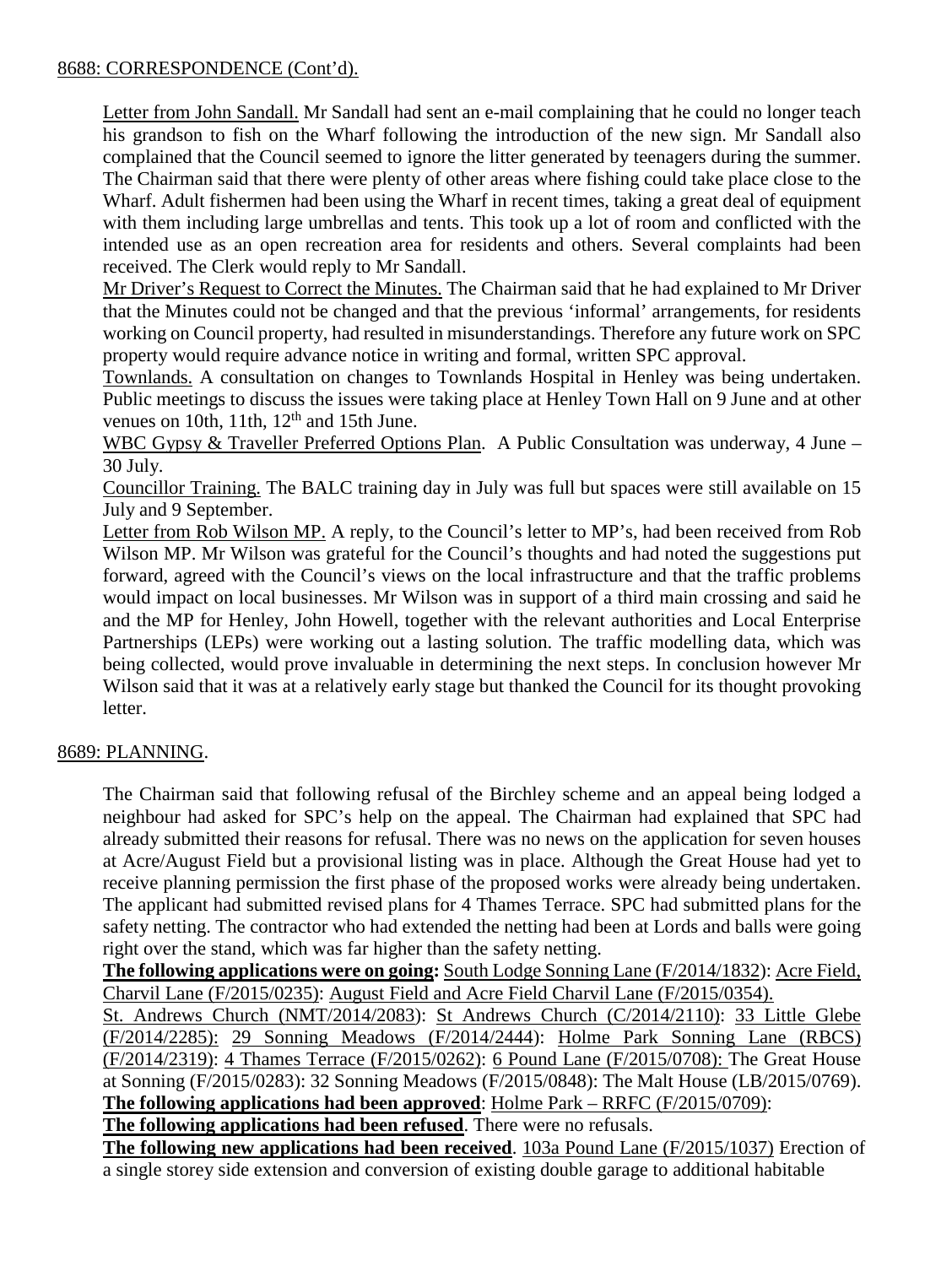accommodation: King George V Playing Field (F/2015/1172) Erection of an extension to existing safety fence at King George V playing field. (Retrospective)

S106 – Update. The Clerk had received an update from Angie Gibson (WBC Resources Manager S106). The good news was that Mrs Gibson had been able to use play funds for the drainage ditch as it benefitted the play area. This was subject to the final sign off once Cllr John Kaiser returned on 22 June. The Chairman had a copy of a google map showing the route of the proposed drain. There would be five crossing points. Mr Fisher asked if there would be a drainage outlet. The Chairman said that this was unlikely to be necessary but one could be installed at a later date if required. Mr Fisher asked how wide the drain would be and the Chairman said one metre at the top narrowing towards the bottom, it would be one foot deep. Mrs Pownall suggested that some lighting might need to be introduced to illuminate the area at night. The Chairman said that Mr Travers (SCC) had been in contact with Mark Beckinsale about dates etc. Mr Fisher said that he had noticed, when he was mowing, that the area near the children's playground was boggy at times and wondered if this would exacerbate the problem and allow more flow, had the contractors measured the levels. Mr Farnese suggested that Mr Fisher should discuss his concerns with the contractor. The chairman said that, if necessary, this could be adjusted on site and some areas might need to be dug out slightly more than others. Mrs Pownall suggested a site meeting with the contractor and the Chairman agreed to arrange one so that Councillors could be reassured. Mr Morrison asked if a specification had been supplied but the Chairman said not.

#### 8690: CONSERVATION AREA ASSESSMENT.

The Chairman said that Mr Thorpe had finished the editing and submitted the document to Mr Stephens to see if he had any changes, although Mr Thorpe did not think he would want to make any. Mr Evans asked if the document would be on the web site once it was completed and the Chairman confirmed that it would. Mr Evans also asked about the timescale and the Chairman thought the document could be adopted in October providing that WBC had completed the public consultation. Mr Fisher said that he had taken photographs of a large Oak tree being removed from the Golf Club boundary. The Chairman said this was outside the Conservation Area, Mr Runnalls had spoken to the Tree Officer but had been told that the trees were not subject to a TPO and not in the CA. Mr Farnese suggested writing to WBC and the Golf Club to say that SPC were aware of the tree being removed. The Chairman said that there was an area of land on Sonning Farm, which was reserved for development if WBC ran out of land. Mr Farnese said that the flats in Glebe Gardens had been declared unfit for OAP occupation and WBC had said that they would be building replacements. Mr Farnese said he had noticed that the application for St. Andrew's Church included covered cycle parking and the Chairman said that this was a requirement of all new development.

#### 8691: QUESTIONS FOR BOROUGH COUNCILLOR.

In the absence of Cllr Haines there were no questions.

#### 8692: PARISHIONER QUESTIONS.

Ingrid Burke introduced herself and Miranda Stoke. They were part of the Wokingham Bridleway Group, and wished to thank SPC for the opportunity to speak. While they realised that Sonning was perhaps not suitable for establishing bridleways they wanted to make more people aware of the needs of horse riders throughout Wokingham Borough. The Wokingham Bridleways Group had been newly formed and was pulling together a District wide map for rights of way that would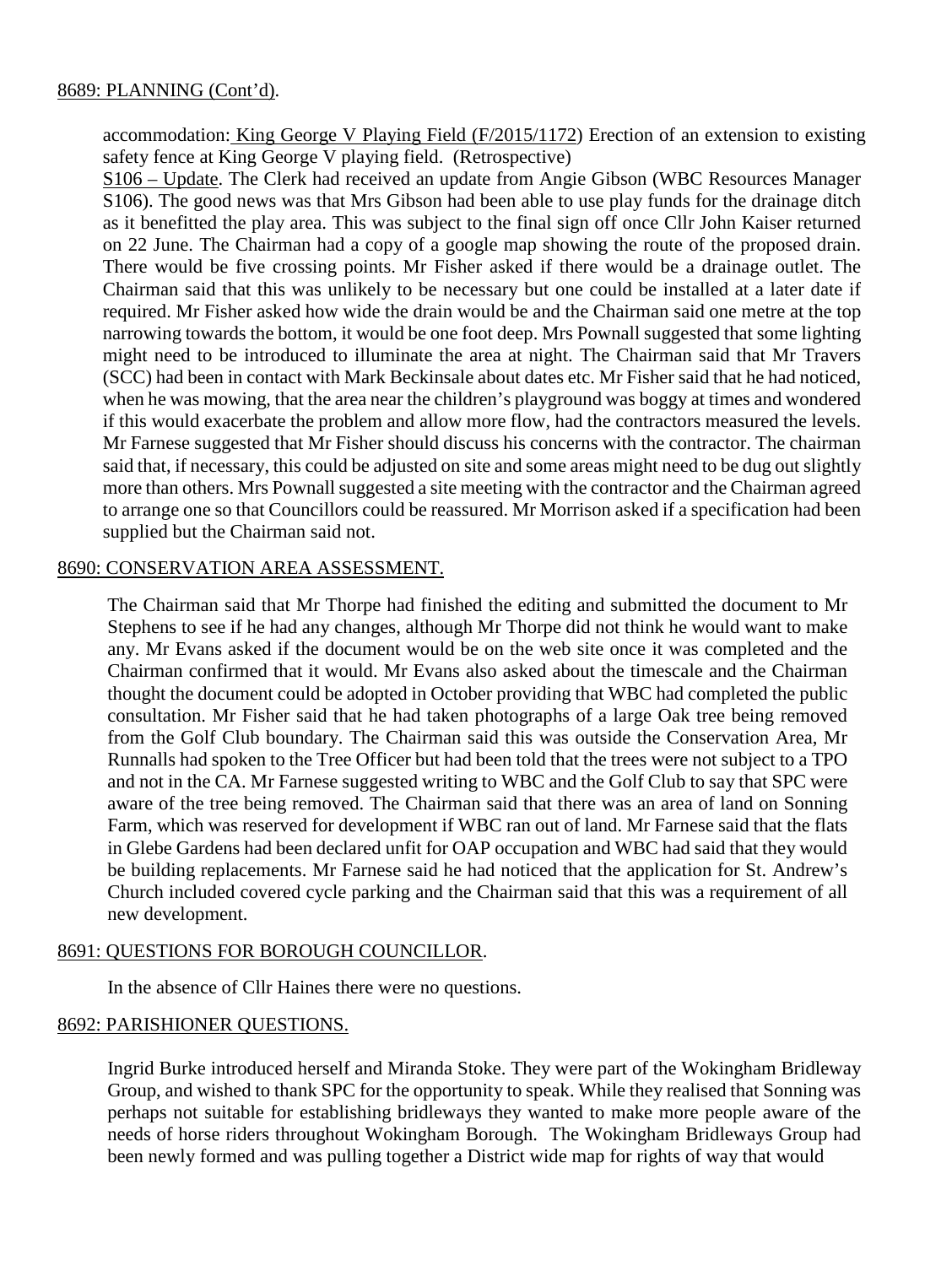### 8692: PARISHIONER QUESTIONS.

include horse riders and paths that could be upgraded in order to create links and circular routes which would take more horses off the roads and onto safer access. The Wokingham Bridleways Group believed that a joined-up approach across the Borough would be more effective than isolated local campaigns. Ms Burke stressed that access for horse riders was, by definition, open to cyclists and to walkers as well. The group were aiming to increase the number of routes open to riders. With only 10% of routes currently open to them, it was difficult for riders to link to these except by using the highway. Mr Farnese asked what could be done if a bridleway was closed and Ms Stoke said that this couldn't be done, bridleways were protected in the same way that public footpaths were. Mr Runnalls asked if there wasn't a requirement that footpaths and bridleways had to be used to stay open and Ms Stoke not but they had to be registered by 2026. There was the possibility of diverting an existing route to everyone's satisfaction if the land owner wanted to do this and the route could be enhanced at the same time. The Chairman said that there was no scope for bridleways in Sonning and Sonning could not offer a safe route for horses, the closest bridleway to Sonning was Milestone Avenue in Charvil. Ms Burke said that if there was any potential development land then this offered an opportunity to open new routes. Motorists could be targeted to support the campaign, they would prefer horses to be off the road. The Chairman thanked Ms Burke and Ms Stoke and said that he sympathised with their aims.

### 8693: WEB SITE.

The Chairman said that he had sent the information about the Fun Day to Mr Gilmore and it was now on the site. The Pound Lane closure had been on the website for 8 July but the situation had changed. The bus company was under the impression that the road would be closed on 8 June and had put notices up, causing a lot of confusion. The Chairman said that the revised date was 15 June when the road would be closed for four days so that repairs, patching and resurfacing could be undertaken. The road would be open for access only. Mrs Pownall would inform the school so parents could be made aware.

Mrs Pownall said that Mrs Hicks had given her the codes for the SPC Facebook and that she was prepared to run it and update it regularly. The Clerk would send an updated list of Councillors to Mr Gilmore.

## 8694: TWINNING RECEPTION 3 MAY.

- a) Receipt of Gift. Mr Fisher said that he and Mrs Jacobs had accepted the official gift from Liguge on behalf of the Parish Council. This was a painting of a scene showing the annual 2015 Liguge/Sonning Regatta. Councillors admired the painting and the Chairman proposed that a letter of thanks should be sent to the Mayor of Liguge.
- b) Official Visit to Liguge  $9 12$  October 2015. The Clerk said that all Councillors were welcome to visit Liguge at this time, when the  $20<sup>th</sup>$  anniversary of signing the Twinning Charter would be celebrated. Travel cost would need to be paid for by individual visitors but accommodation and local travel expenses would be paid.

#### 8695: FINANCE.

- a) Report, The Clerk had circulated a report, which was noted.
- b) Annual Return. The Clerk had circulated the figures to complete the annual return. Mr Fisher proposed accepting the figures, Mrs Jacobs seconded and these were unanimously approved. The Chairman and Clerk signed the return.
- c) Internal Audit. This had been carried out. Mr Gilson had submitted his invoice for £45. The Chairman proposed paying £45, Mrs Jacobs seconded and this was unanimously approved.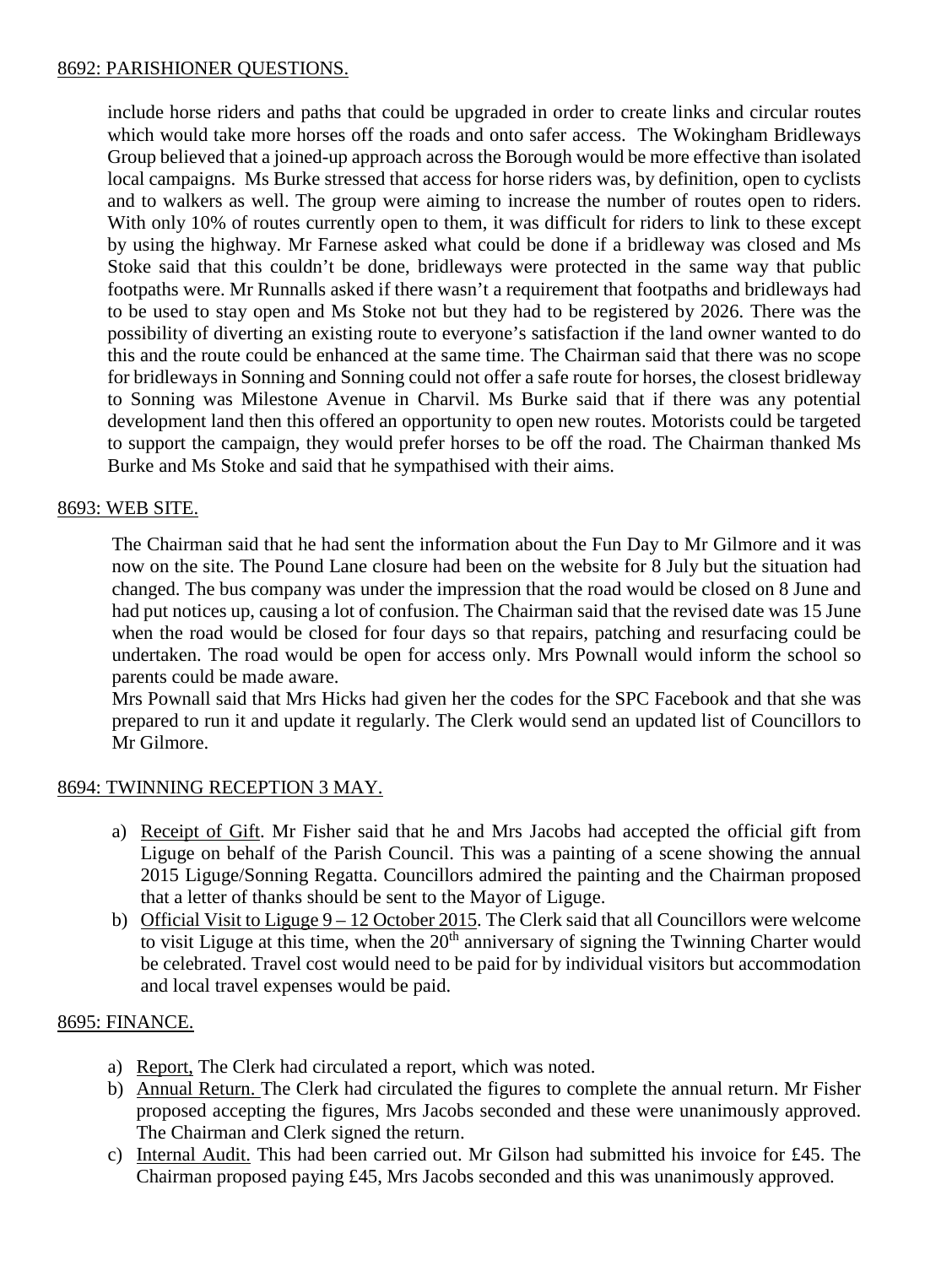### d) Payment of Accounts.

The Chairman proposed paying the following payments, Mrs Pownall seconded and these were unanimously approved.

**May** 

| Thames Water – Square                                 | 16.84   |
|-------------------------------------------------------|---------|
| Mr T Fisher – Mower Petrol                            | 6.87    |
| <b>Quadron Dog Bins April</b>                         | 84.24   |
| Mrs L A Bates – Pavilion T V Licence                  | 145.50  |
| Mrs L A Bates – Planning Application – Safety Fencing | 99.50   |
| $Mr D J Doyle - What F Sign$                          | 70.00   |
| Henley Contracting – Mow Main Field                   | 240.00  |
| Playsafety – ROSPA Report                             | 210.00  |
| Sonning Landscapes – Dell Rubbish                     | 45.00   |
| Sonning Landscapes – Mow Playground                   | 56.00   |
| Sonning Landscapes – Mow Wharf                        | 28.00   |
|                                                       | 1001.95 |

e) Insurance Premium 2015/16

The Insurance was now due for renewal. The premium was the same as in previous years as there was a five year agreement (ending on 1 June 2017). The Chairman proposed paying £2223.40, Mr Morrison seconded and this was unanimously approved.

c) Allocation of Funds for 20<sup>th</sup> Anniversary Present - Liguge.

The Clerk asked if the Council would be presenting an official gift to the Mayor of Liguge on behalf of Sonning at the official celebration on 10 October 2015. Mr Runnalls said that there should be an official response to the gift from Liguge. The Chairman asked if SPC wanted to allocate funds and Mrs Pownall felt that they should. The Council had said no to the Twinning Request but the Council should not ignore the occasion. Mr Farnese agreed and Mr Runnalls asked if it would be legal. The Clerk confirmed that it would as a S137 donation. The Chairman proposed giving a reciprocal gift to Liguge, Mrs Pownall seconded and this was approved on the proviso that it was legal to do so. Mr Fisher, as treasurer of the Twinning Association, abstaining. The question of how much was discussed and it was agreed that everyone should think of a suitable present ready to bring proposals to the July meeting for a decision on a present and the value.

#### 8696: HIGHWAYS.

Unauthorised Work on Highway Land. The Chairman said that he had spoken to the highways officer but he could not give details about the cost of removing the trees that had been planted on the A4. A crew and a truck had to attend which had a cost implication. If anyone wished to carry work out on highways land they would need WBC permission and have to pay a licence fee.

### 8697: RECREATION AND ENVIRONMENT W.G.

Mrs Pownall was in the process of obtaining 'Dog' signs due to the increase in dog waste being left on the field. Mrs Pownall was in the process of applying for funding but this was a long and involved process that could not be hurried. Mrs Pownall was therefore proposing that an application to fund a new pavilion should be submitted, the deadline for completing this was January 2016. This was enthusiastically received and it was agreed that Mrs Pownall should submit an application.